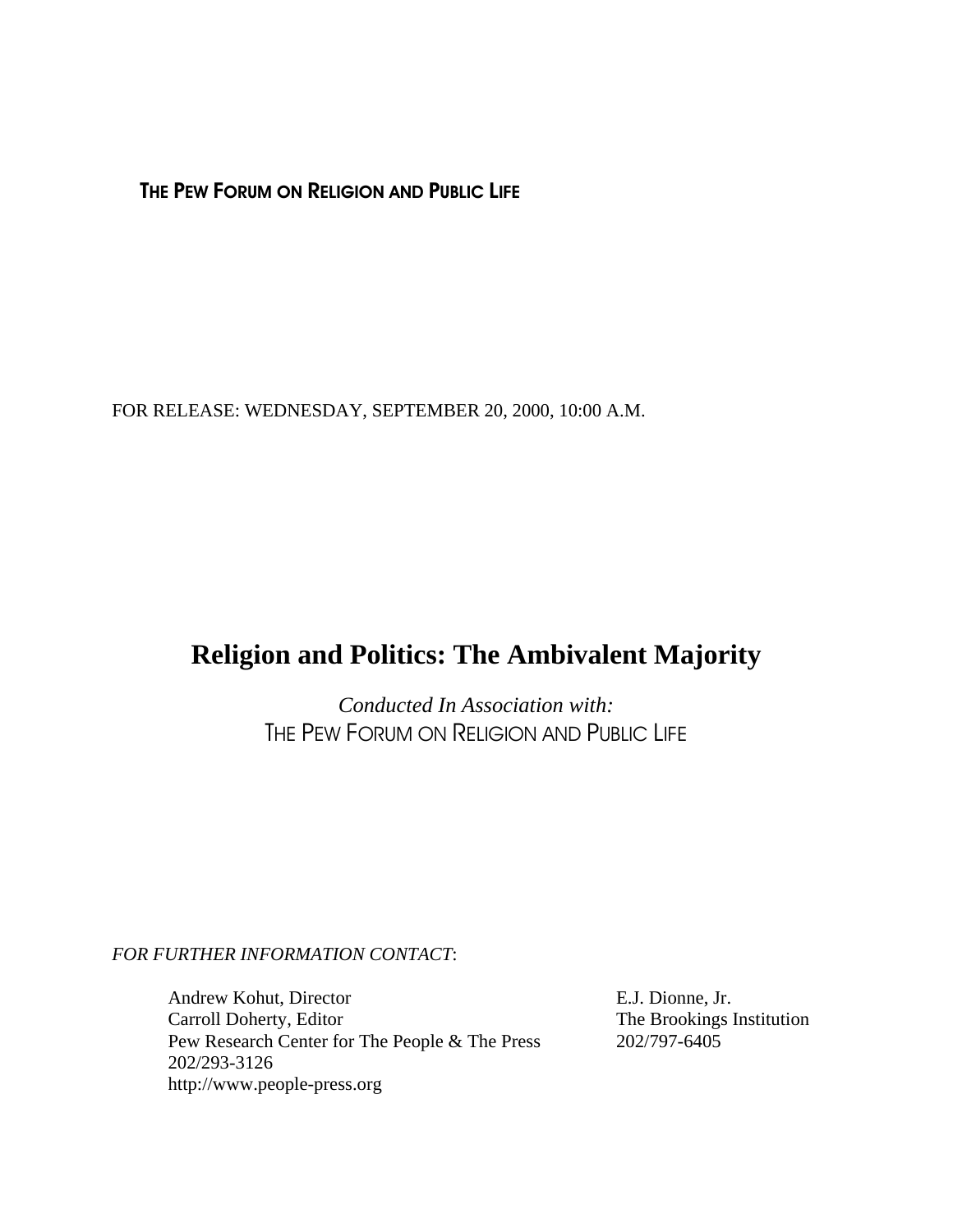## **Religion and Politics: The Ambivalent Majority**

Americans embrace a role for religion in the nation's political life, but they are conflicted over the extent and contours of that involvement. Compared to a generation ago, more people are comfortable with churches expressing opinions on social and political matters, yet a solid majority of voters say they are uneasy with members of the clergy espousing their political views from the pulpit. While seven-in-ten voters believe it is important for the president to have religious faith, there is widespread discomfort over politicians who speak publicly about how religious they are.

Churches, synagogues and other religious institutions are overwhelmingly seen as positive forces in addressing society's problems. Yet the public's ambivalence over religion and politics is also reflected in divisions over "charitable choice" — an initiative, approved as part of the 1996 welfare reform bill, which permits faith-based organizations to participate in government-funded social service programs. A narrow majority (54%) supports funding religious organizations so they can run such government programs as job training or drug treatment services. There is considerably more backing (67%) when the issue is recast as allowing such groups to *apply for* government funding, along with other organizations, for these purposes.

At a time when Joe Lieberman's appointment as the first Jew on a major party's presidential ticket has cast a spotlight on religion

| <b>Mixed Views on Religion's Role</b><br>(Based on Registered Voters) |                |
|-----------------------------------------------------------------------|----------------|
| Churches should                                                       |                |
| Express their views                                                   | 51             |
| Keep out of political matters                                         | 45             |
| Don't know                                                            | $\overline{4}$ |
|                                                                       | 100            |
| Clergymen should                                                      |                |
| Discuss politics                                                      | 32             |
| Not discuss politics                                                  | 64             |
| Don't know                                                            | $\overline{4}$ |
|                                                                       | 100            |
| It is important for a president to                                    |                |
| have strong religious beliefs                                         |                |
| Agree                                                                 | 70             |
| Disagree                                                              | 27             |
| Don't know                                                            | 3              |
|                                                                       | 100            |
| I'm uncomfortable when politicians                                    |                |
| discuss how religious they are                                        |                |
| Agree                                                                 | 50             |
| Disagree                                                              | 45             |
| Don't know                                                            | 5              |
|                                                                       | 100            |

and politics, the latest Pew Research Center survey shows that 77% have favorable attitudes toward Jews. That rating has slipped somewhat from 84% in 1997, but the current favorability mark for Jews is virtually the same as for Catholics (78%). There actually has been no increase in the number of voters who hold *unfavorable* impressions of Jews; rather, slightly more voters say they are unable to give an opinion of Jews compared with three years ago.

The image of evangelical Christians has improved markedly in recent years — as the political visibility, if not the influence, of Christian conservatives has waned. Overall, some 63% of voters rate evangelical Christians favorably, compared with just 41% in 1996. Some of the biggest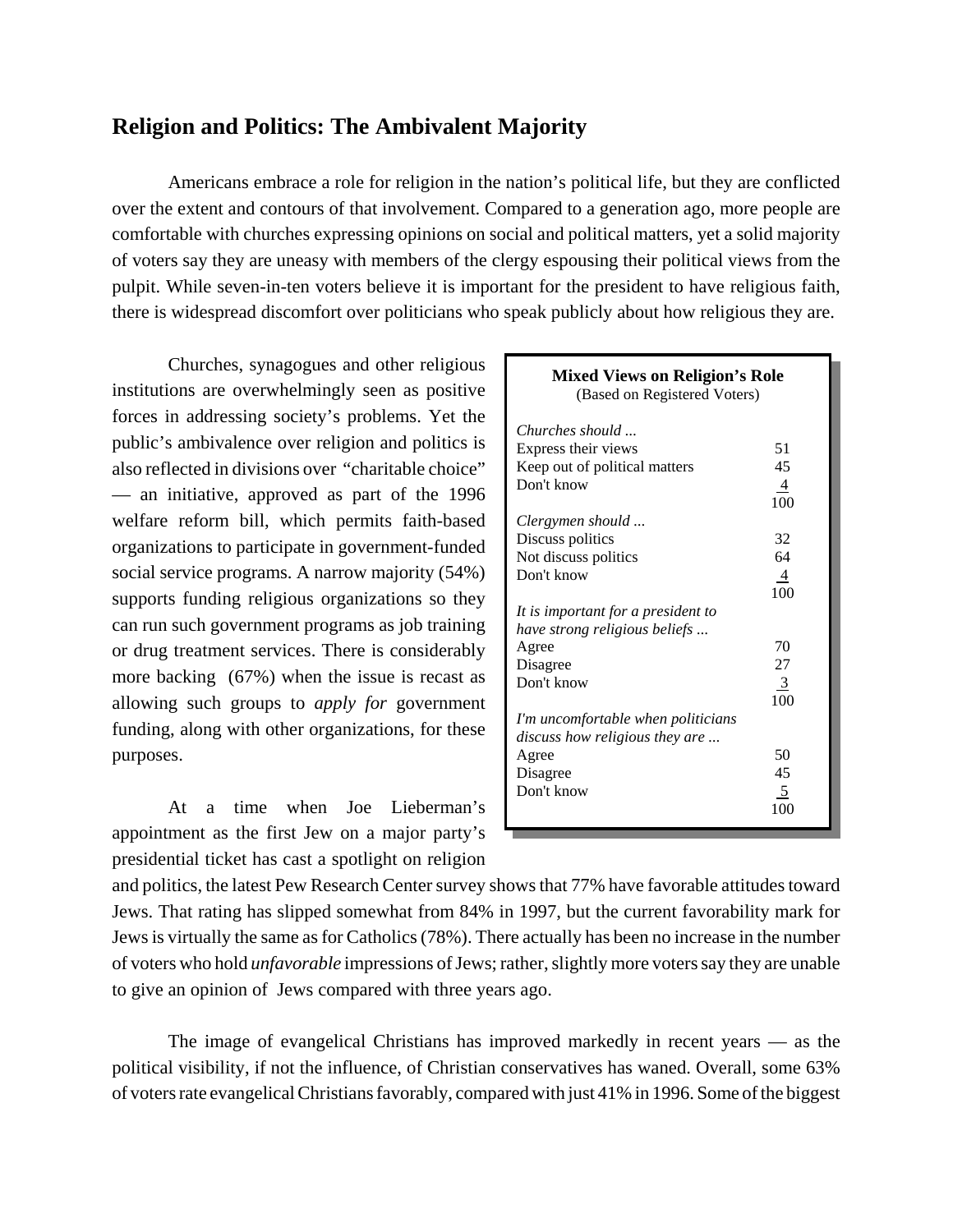gains have come among Democrats and senior citizens, which are groups that tend to express the most concern about overt expressions of religious beliefs in politics. Six-in-ten Democrats now have favorable impressions of evangelicals, compared with 27% four years ago.

More Americans regard the Republican Party as the protector of religious values compared with the Democrats (39% to 30%, respectively). But the GOP's advantage on this issue has declined over the past four years; in 1996, 47% saw the Republicans as protectors of religious values while just 32% named the Democrats. In a more positive trend for the GOP, fewer voters now see the party as too closely tied to religious leaders (13% vs. 20% in 1996).

This survey of nearly 2,000 registered voters, conducted Aug. 24-Sept. 10, is a collaborative project of The Pew Research Center and The Pew Forum on Religion and Public Life. The Forum is a new organization dedicated to research, discussion and debate on the role of religion in civic engagement, politics and public policy.

## *The Observant Majority*

A solid majority of voters (61%) say they attend religious services at least once or twice a month — and 45% go at least once a week. This is little changed from recent years: in 1997, 59% of the electorate said they frequently attended services (at least once a month), and virtually the same percentage (60%) reported frequent attendance in 1996. And nearly six-in-ten (59%) of those who attend services on a regular or even infrequent basis (at least a few times a year) say they are involved in church activities.

With the high level of religious participation, it is probably not surprising that most Americans see churches, synagogues and other religious organizations as contributing meaningfully to society. Fully 72% say these organizations help solve important social problems (28% say a great deal, while 44% say some). Just one-in-four believe religious groups do little or nothing to alleviate the nation's problems.

Republicans are somewhat more likely to see religious groups playing a positive role. Fully one-third of rank-and-file Republicans (34%) say churches, synagogues and other religious organizations contribute a *great deal*, compared with just 24% of Democrats and independents.

## *Democrats Favor Charitable Choice*

A majority of voters also support funding religious organizations so they can provide social services, although 44% are opposed. Given that George W. Bush has made charitable choice a centerpiece of his presidential campaign (although it has also been endorsed by Al Gore), the partisan divisions on this question — and the related issue of merely permitting religious groups to apply for government funding — are somewhat surprising.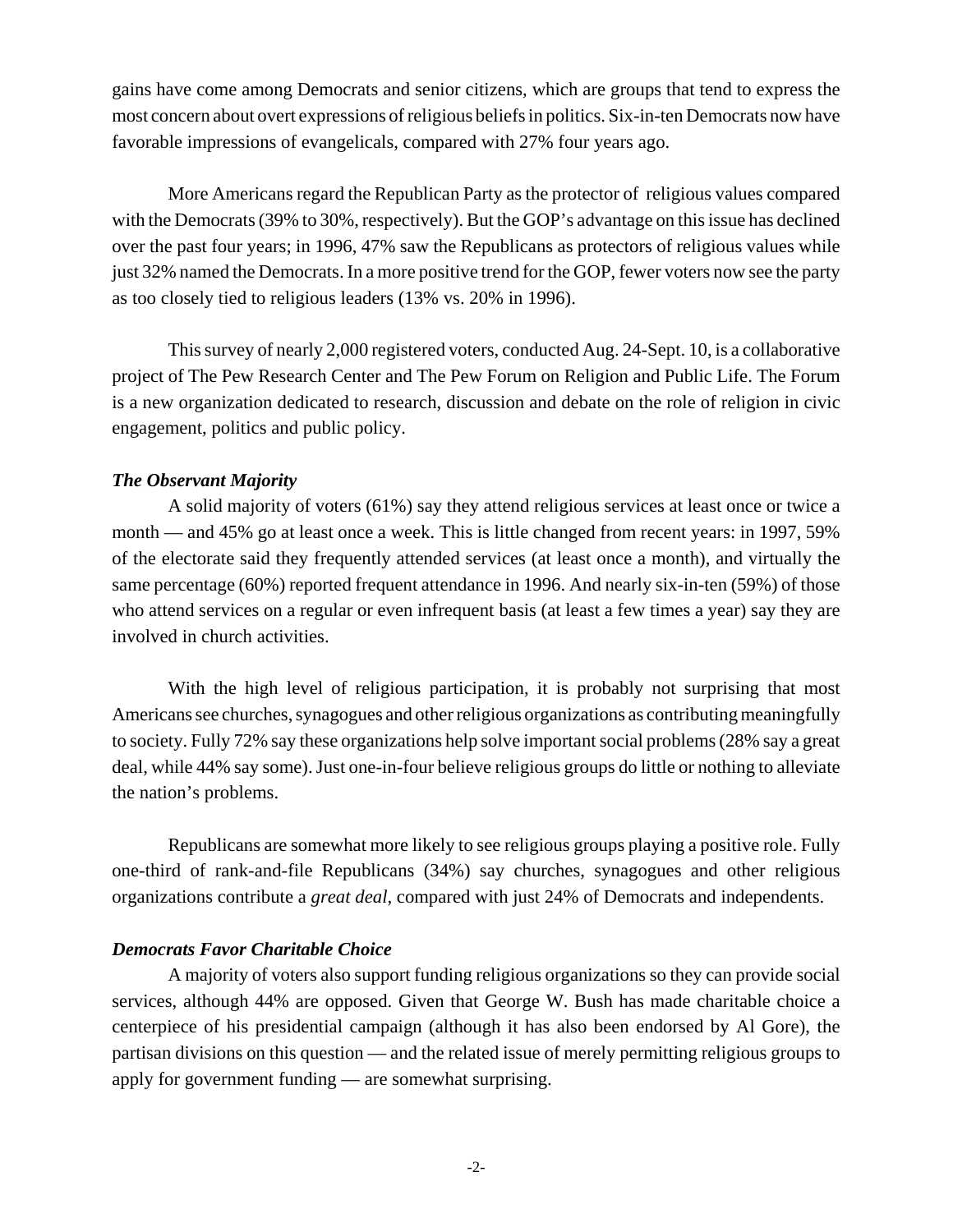Fully 61% of Democrats favor funding religious institutions for these purposes, compared with 46% of Republicans and 52% of independents. Support for charitable choice among Democrats is partially driven by strong backing among African-Americans: 74% of blacks endorse direct funding for these programs (compared with 51% of whites), while 87% of blacks favor permitting the churches and other faith-based institutions to apply for government grants (compared with 64% of whites).

The Center's voter typology highlights these unusual political and ideological disparities. For instance, among Democrat-oriented groups, 74% of the Partisan Poor — which has a large percentage of minorities and low-income voters — favor the direct funding proposal, compared with 61% of New Democrats, 56% of Social Conservatives and just 42%

| oupport for Unaritable Undice                         |               |        |            |  |  |  |  |
|-------------------------------------------------------|---------------|--------|------------|--|--|--|--|
| Give government funding                               | Favor         | Oppose | Don't know |  |  |  |  |
| to religious organizations                            | $\frac{0}{0}$ | $\%$   | $\%$       |  |  |  |  |
| All registered voters                                 | 54            | 44     | $2=100$    |  |  |  |  |
| Men                                                   | 50            | 48     | $2=100$    |  |  |  |  |
| Women                                                 | 58            | 39     | $3=100$    |  |  |  |  |
| White                                                 | 51            | 46     | $3=100$    |  |  |  |  |
| <b>Black</b>                                          | 74            | 24     | $2=100$    |  |  |  |  |
| Republican                                            | 46            | 51     | $3=100$    |  |  |  |  |
| Democrat                                              | 61            | 36     | $3=100$    |  |  |  |  |
| Independent                                           | 52            | 47     | $1 = 100$  |  |  |  |  |
| Allow religious organizations<br>to apply for funding |               |        |            |  |  |  |  |
| All registered voters                                 | 67            | 29     | $4=100$    |  |  |  |  |
| Men                                                   | 60            | 37     | $3=100$    |  |  |  |  |
| Women                                                 | 74            | 22     | $4=100$    |  |  |  |  |
| White                                                 | 64            | 32     | $4=100$    |  |  |  |  |
| <b>Black</b>                                          | 87            | 11     | $2=100$    |  |  |  |  |
| Republican                                            | 63            | 33     | $4=100$    |  |  |  |  |
| Democrat                                              | 74            | 23     | $3=100$    |  |  |  |  |
| Independent                                           | 64            | 33     | $3=100$    |  |  |  |  |

**Support for Charitable Choice**

of Liberals. Among GOP-oriented groups, majorities of Moderate Republicans and Populist Republicans (55% and 54%, respectively) support funding religious institutions so they can provide social services, compared with 41% of Staunch Conservatives.<sup>1</sup>

While more women than men are more supportive of both charitable choice alternatives, there also is strong backing for these proposals among those under age 30, who tend to support secular positions on many questions. Nearly seven-in-ten of those under age 30 (68%) favor direct government funding for faith-based groups; just 46% of those over age 50 agree.

<sup>&</sup>lt;sup>1</sup> For more information on the typology see "Issues and Continuity Now Working for Gore," September 14, 2000 (people-press.org/typo00rpt.htm).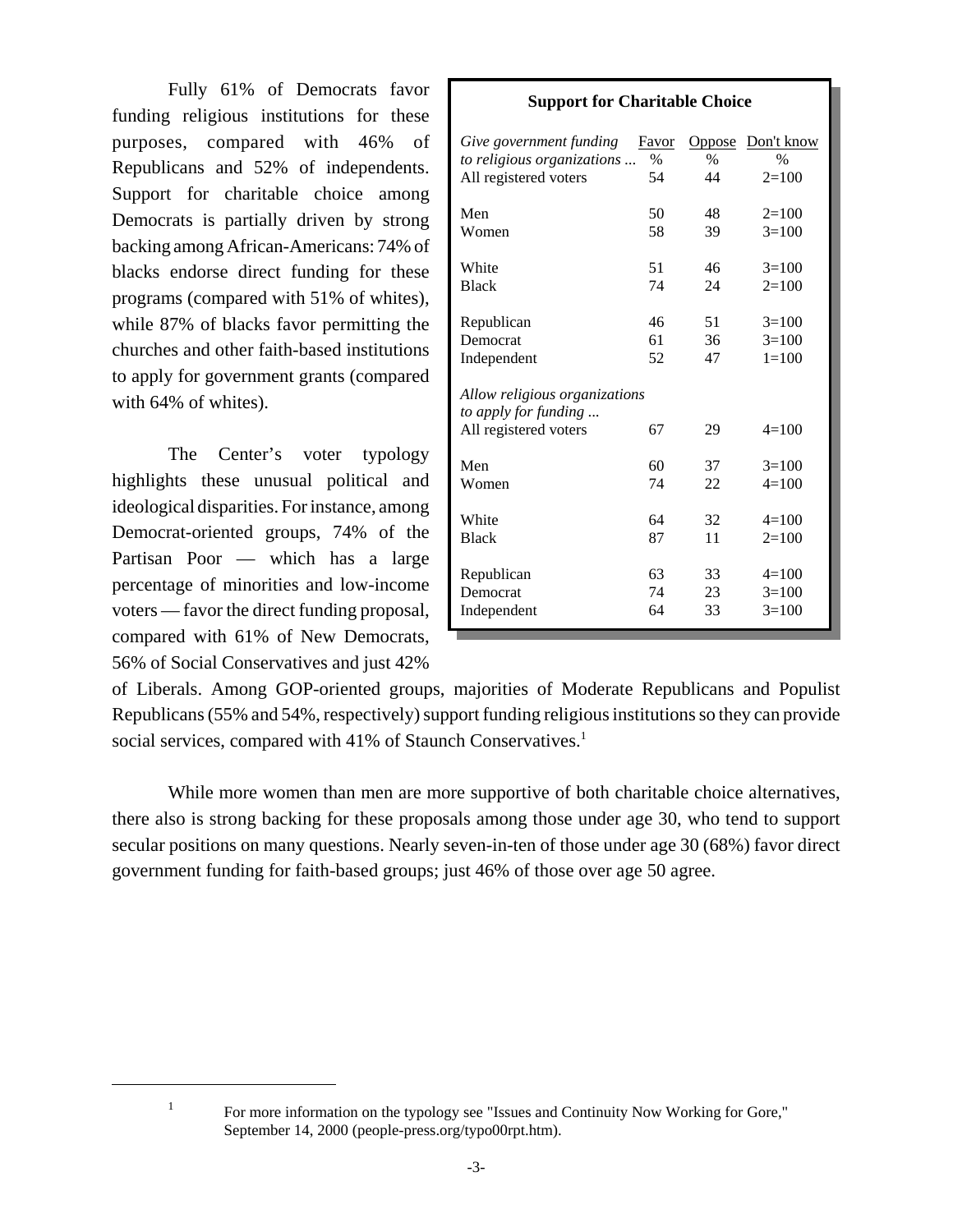College graduates are among the most likely to oppose charitable choice when the question is posed as direct government help to religious institutions (just 44% support this alternative). But when the issue is presented as a question of religious institutions applying for government grants, along with other organizations, support rises to 63%.

Interestingly, there are not large differences between those who attend religious services often and those who seldom attend on the question of providing direct government funding for church-based institutions. While 59% of those who attend services more than once a week support that proposal, 52% of those who seldom attend (less than a few times a year) agree.

## *Politicians and Religion*

Most voters (70%) want the president to be a person of faith. But half of the electorate expresses unease with politicians, presidential contenders and others, who talk too much about their religious beliefs.

Overall, women are somewhat more likely than men to want a president with strong religious beliefs (74% vs. 65%). At the same time, women are slightly less likely than men to feel uncomfortable when politicians talk about their faith (46% vs. 54%). By contrast, young people and particularly young men, are less concerned about the religious beliefs of the president. Less than half of men under age 30 (47%) say it is important that he or she have religious beliefs.

While the Republican-oriented typology groups are fairly unified in saying it is important for the president to have strong religious beliefs, there are divisions among Democrats. Fully 84% of the Partisan Poor identify this as an important characteristic for the president, and 82% of

| <b>Private Belief and Public Expression</b>                                |       |               |                     |  |  |  |  |
|----------------------------------------------------------------------------|-------|---------------|---------------------|--|--|--|--|
| Important for president                                                    | Agree |               | Disagree Don't know |  |  |  |  |
| to have strong religious<br>beliefs                                        | $\%$  | $\frac{0}{0}$ | $\frac{0}{0}$       |  |  |  |  |
| All registered voters                                                      | 70    | 27            | $3=100$             |  |  |  |  |
| Men                                                                        | 65    | 33            | $2=100$             |  |  |  |  |
| Women                                                                      | 74    | 23            | $3=100$             |  |  |  |  |
| 18-29                                                                      | 57    | 41            | $2=100$             |  |  |  |  |
| 30-49                                                                      | 71    | 27            | $2=100$             |  |  |  |  |
| 50-64                                                                      | 71    | 24            | $5=100$             |  |  |  |  |
| $65+$                                                                      | 78    | 20            | $2=100$             |  |  |  |  |
| Republican                                                                 | 79    | 20            | $1 = 100$           |  |  |  |  |
| Democrat                                                                   | 70    | 26            | $4 = 100$           |  |  |  |  |
| Independent                                                                | 60    | 37            | $3=100$             |  |  |  |  |
| I'm uncomfortable when<br>politicians talk about<br>how religious they are |       |               |                     |  |  |  |  |
| All registered voters                                                      | 50    | 45            | $5=100$             |  |  |  |  |
| Men                                                                        | 54    | 41            | $5=100$             |  |  |  |  |
| Women                                                                      | 46    | 49            | $5 = 100$           |  |  |  |  |
| 18-29                                                                      | 50    | 48            | $2=100$             |  |  |  |  |
| 30-49                                                                      | 45    | 50            | $5 = 100$           |  |  |  |  |
| 50-64                                                                      | 50    | 44            | $6=100$             |  |  |  |  |
| $65+$                                                                      | 56    | 37            | $7=100$             |  |  |  |  |
| Republican                                                                 | 46    | 50            | $4=100$             |  |  |  |  |
| Democrat                                                                   | 53    | 42            | $5=100$             |  |  |  |  |
| Independent                                                                | 50    | 47            | $3=100$             |  |  |  |  |

Social Conservatives agree. That number falls to 67% among New Democrats and just 34% among Liberals.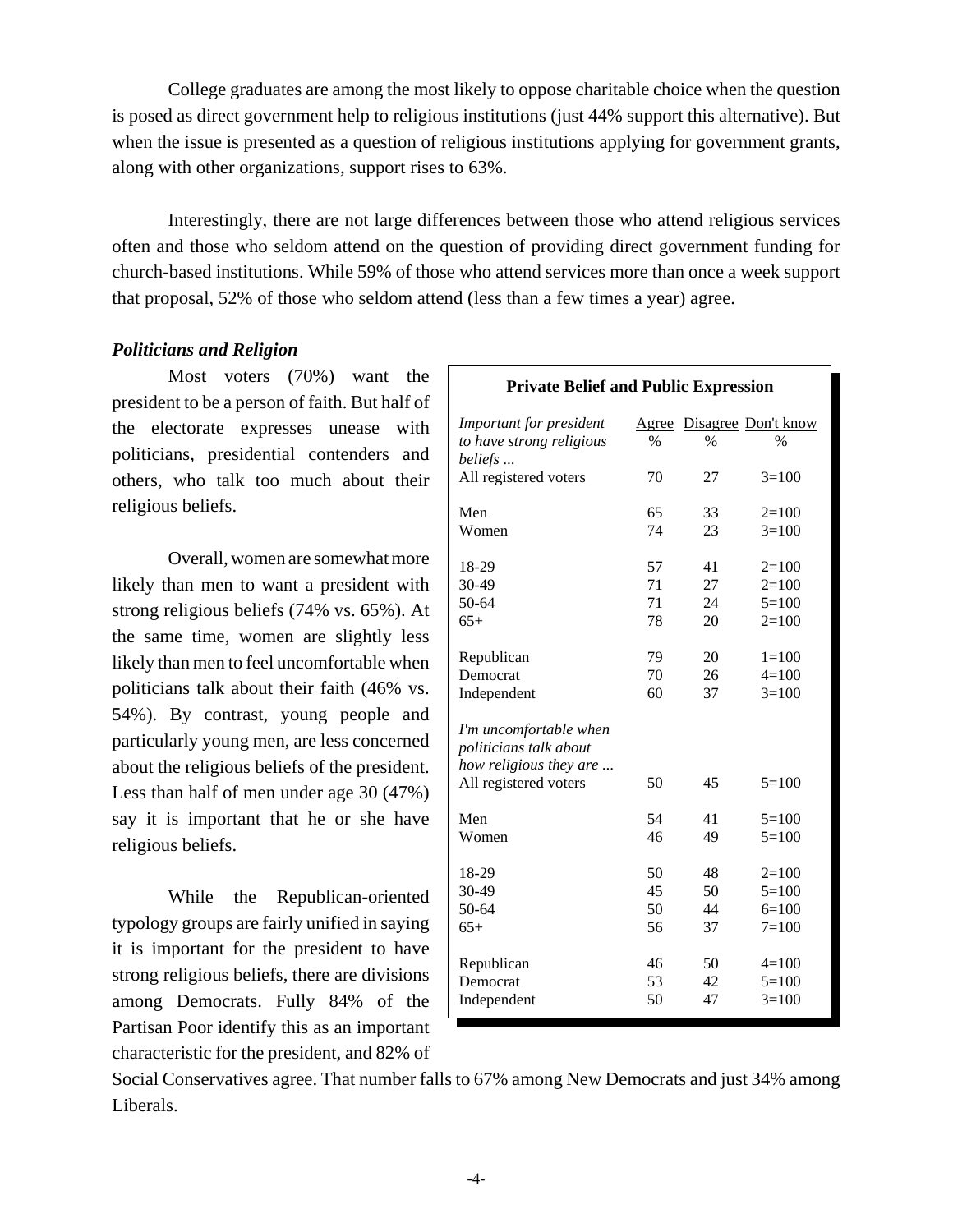Clearly, the distinction between *being* religious and *talking about* religion is more important to some groups than others. For instance, nearly eight-in-ten senior citizens (78%) say it's crucial for the president to have strong religious beliefs, but more than half (56%) also say they are uneasy over excessive public expressions of faith by politicians. Similarly, by a lopsided margin of 79%- 18%, African-Americans say it is important for the president to be religious; by a narrower margin (48%-43%) blacks also express discomfort over politicians who talk publicly about their faith.

#### *Drawing the Line at the Pulpit*

Just as Americans are split over questions relating to religion's influence on politics, so too they are divided over whether churches and other religious institutions are appropriate forums for political discussions. Support for religious institutions and clergy expressing their views on politics is higher now than in the mid-1960s — although a substantial number of voters still have reservations.

A slim majority of voters (51%) say it is appropriate for churches and other religious organizations to make their views known on political and social topics, while 45% believe these institutions should stay out of politics. In 1968, a majority of the public (53%) said churches should remain on the sidelines in political debates, while just 40% supported a political role for religious groups, according to a Gallup poll from that year.

|                                   | Keep          | <b>Express</b> | No             |
|-----------------------------------|---------------|----------------|----------------|
| Should churches express           | Out           | <b>Views</b>   | <b>Opinion</b> |
| views on politics?                | $\frac{0}{0}$ | $\frac{0}{0}$  | $\frac{0}{0}$  |
| All registered voters             | 45            | 51             | $4 = 100$      |
| White                             | 47            | 50             | $3=100$        |
| <b>Black</b>                      | 33            | 61             | $6=100$        |
| 18-29                             | 41            | 58             | $1 = 100$      |
| 30-49                             | 39            | 58             | $3=100$        |
| 50-64                             | 49            | 47             | $4=100$        |
| $65+$                             | 57            | 36             | $7 = 100$      |
|                                   |               |                | Don't          |
| Right for clergymen to            | Yes           | <u>No</u>      | Know           |
| discuss politics from the pulpit? | $\%$          | $\frac{0}{0}$  | $\frac{0}{0}$  |
| All registered voters             | 32            | 64             | $4=100$        |
| White                             | 31            | 66             | $3=100$        |
| <b>Black</b>                      | 43            | 51             | $6=100$        |
| 18-29                             | 43            | 52             | $5=100$        |
| 30-49                             | 36            | 61             | $3=100$        |
| 50-64                             | 29            | 68             | $3=100$        |
| $65+$                             | 23            | 73             | $4=100$        |

**Politics in Church, But Not the Pulpit**

But a solid majority (64%) believes it is wrong for members of the clergy to discuss political matters from the pulpit, while just one-in-three voters (32%) find that acceptable. There has been some movement on this question as well, in support of greater political involvement by the clergy. A 1965 Gallup survey found that 68% opposed religious leaders expressing their political views, while just 22% favored such expressions.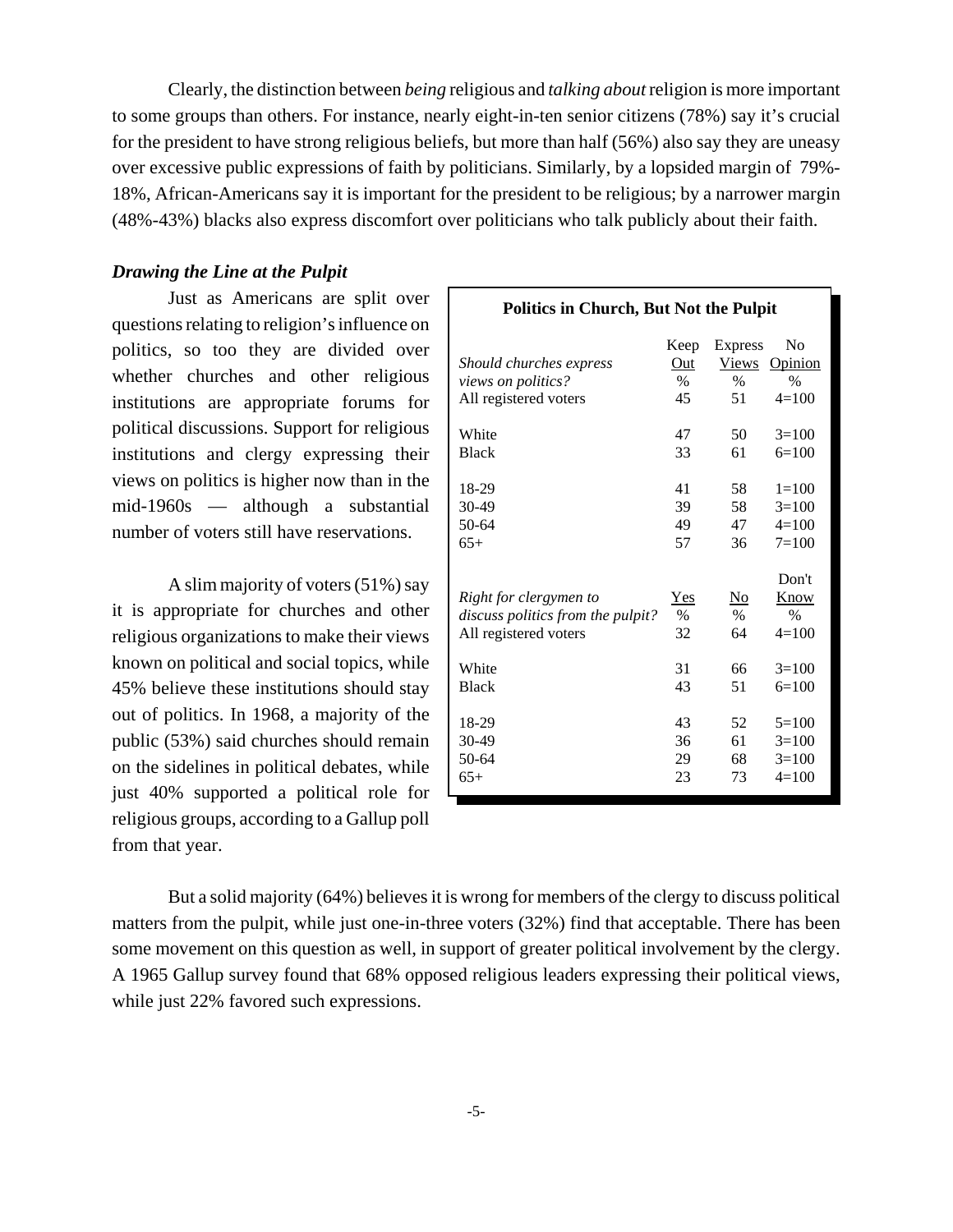African-Americans, white evangelical Protestants and voters under the age of 50 are among the most likely to favor including political discussions as part of church activities. Fully 61% of blacks support this, compared with just half of whites. Nearly six-in-ten of all voters under 50 (58%) agree that such political discussions are appropriate.

But a strong majority of those 65 and over (57%) believe that churches and other religious organizations should steer clear of political discussions; just 36% of senior citizens are comfortable with such discussions. And while 63% of white evangelicals say churches should express their political views, 50% of white Catholics and 41% of white mainline Protestants agree. Partisan differences over this issue are relatively small: 53% of Republicans, 48% of Democrats and 52% of independents say it is acceptable for churches to weigh in on political and social issues.

Many of those who are otherwise comfortable with churches and other religious institutions expressing political opinions draw the line at having members of the clergy discussing politics from the pulpit. Majorities in every major demographic group — including African-Americans and white evangelicals — find this unacceptable. But again, senior citizens are among the most reluctant to cross the lines between religion and politics: fully 73% of senior citizens reject this idea while just 23% favor clergymen airing their political views from the pulpit.

## *More Support for Evangelicals*

While nearly eight-in-ten voters have positive impressions of Catholics and Jews, and six-inten feel the same about evangelicals, just half of voters see Muslim-Americans in a favorable light. Nonetheless, voters have a far more favorable impression of every religion tested than they do of atheists. Just 32% hold a favorable opinion of atheists.

While, on balance, those in every major demographic group hold a negative view of atheists, they are viewed favorably by Liberal Democrats, a group that is the least religious of all typology groups. Fully 65% of Liberals have a positive impression of atheists, far more than other groups in Pew's voter typology.

Evangelical Christians are now viewed much more favorably by many groups than they were four years ago. While the percentage of Democrats holding positive impressions of evangelicals has more than doubled (from 27% to 60%), more Republicans and independents also have favorable opinions of evangelicals. In addition, support for evangelicals has increased across every age group.

| <i>Favorable opinion of</i> | 1996 | 2000 |
|-----------------------------|------|------|
| evangelical Christians      | $\%$ | $\%$ |
| All registered voters       | 41   | 63   |
| 18-29                       | 41   | 59   |
| 30-49                       | 40   | 61   |
| $50-64$                     | 43   | 63   |
| $65+$                       | 41   | 68   |
| Democrats                   | 27   | 60   |
| Republicans                 | 60   | 73   |
| Independents                | 36   | 57   |

**Evangelical Christians**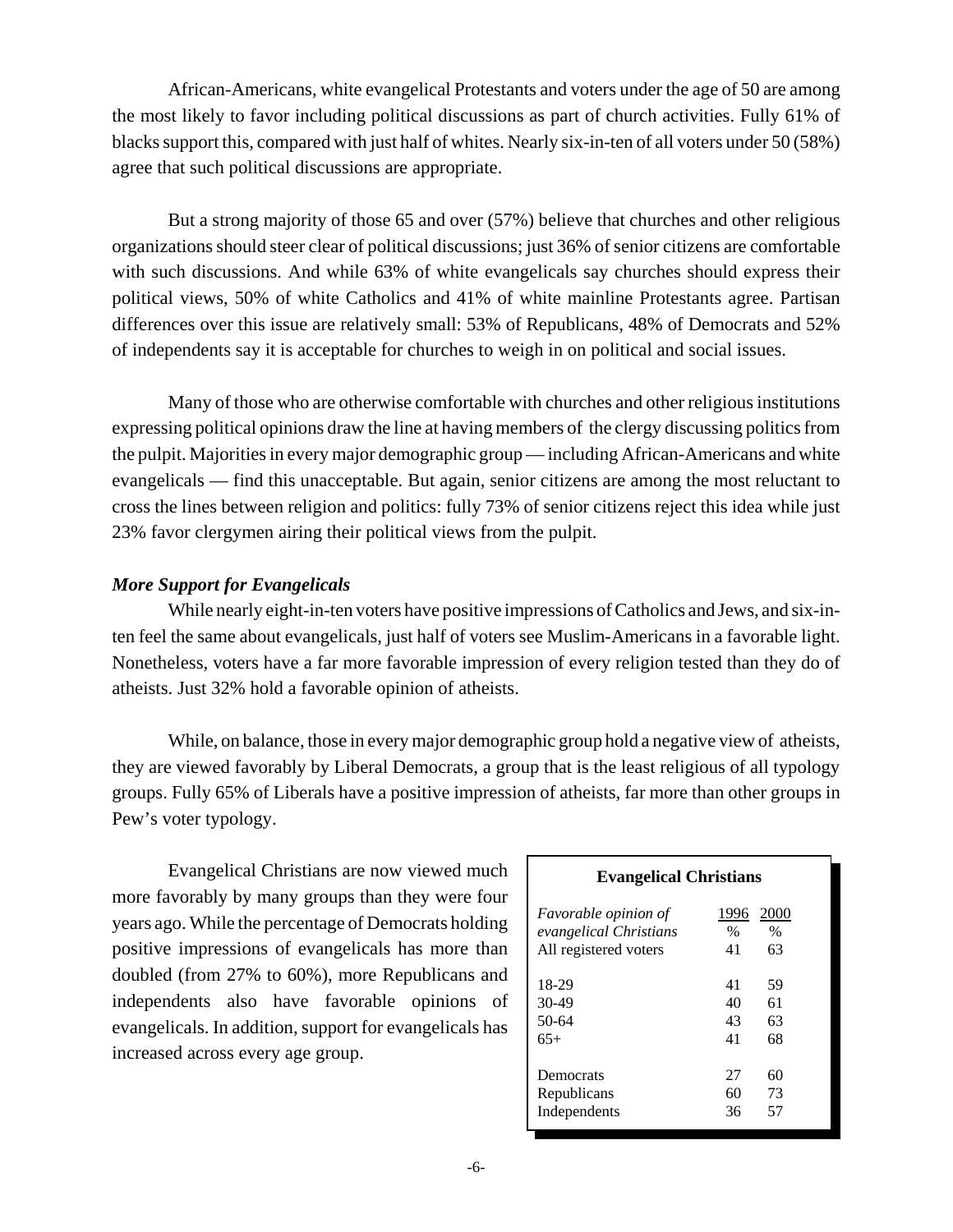#### *Democrats Close the Gap*

The Republican Party is less identified with protecting religious values than it was four years ago, and this has narrowed the gap between the two parties on this issue (from 15 points to nine points). Today, 39% of voters say the GOP is most concerned with protecting religious values, compared with 30% who name the Democrats.

Much of the shift on this question has come among independents. In 1996, 45% of independents saw the GOP as most concerned with protecting religious values, while 26% cited the Democrats. Now, independents are more closely divided, with 33% citing the Republicans and 28% pointing to the Democrats.

The two parties attract similar levels of support when it comes to protecting religious freedom. Some 35% of voters name the Democrats as most concerned with protecting religious liberty, while 32% name the GOP. By large margins, Democratic and Republican partisans see *their* party as most concerned with religious freedom, while independents are split (30% cite Republicans and 29% choose Democrats).

| Rengion and the Lattles                                                                     |                                   |                            |                                                     |
|---------------------------------------------------------------------------------------------|-----------------------------------|----------------------------|-----------------------------------------------------|
| Which party is most concerned<br>with protecting religious values?<br>All registered voters | Rep<br><b>Party</b><br>$\%$<br>39 | Dem<br>Party<br>$\%$<br>30 | Neither/<br>Equal/DK<br>$\frac{0}{0}$<br>$31 = 100$ |
| Republicans                                                                                 | 68                                | 11                         | $21 = 100$                                          |
| Democrats                                                                                   | 22                                | 50                         | $28=100$                                            |
| Independents                                                                                | 33                                | 28                         | $39=100$                                            |
| Is either party too closely tied<br>to religious leaders?<br>All registered voters          | 13                                | 6                          | $81 = 100$                                          |
| College Grad                                                                                | 21                                | 5                          | $74 = 100$                                          |
| Some College                                                                                | 12                                | 7                          | $81 = 100$                                          |
| H.S. Grad & Below                                                                           | 8                                 | 7                          | $85=100$                                            |
| $$75,000 +$                                                                                 | 18                                | 4                          | $78=100$                                            |
| \$50,000-\$75,000                                                                           | 13                                | 5                          | $82 = 100$                                          |
| <b>Under \$50,000</b>                                                                       | 10                                | 8                          | $82=100$                                            |

**Religion and the Parties**

Most Americans do not see either party as too closely linked with religious leaders. Still, while only 13% see the Republican Party in that way (down from 20% four years ago), sizable minorities in key demographic groups believe the GOP is too closely linked with religious leaders. For instance, one-in five college graduates (21%) identify the Republicans in this way, compared with just 5% who cite the Democrats. In addition, upper-income voters are more likely to say that the GOP is tied too closely with religious leaders.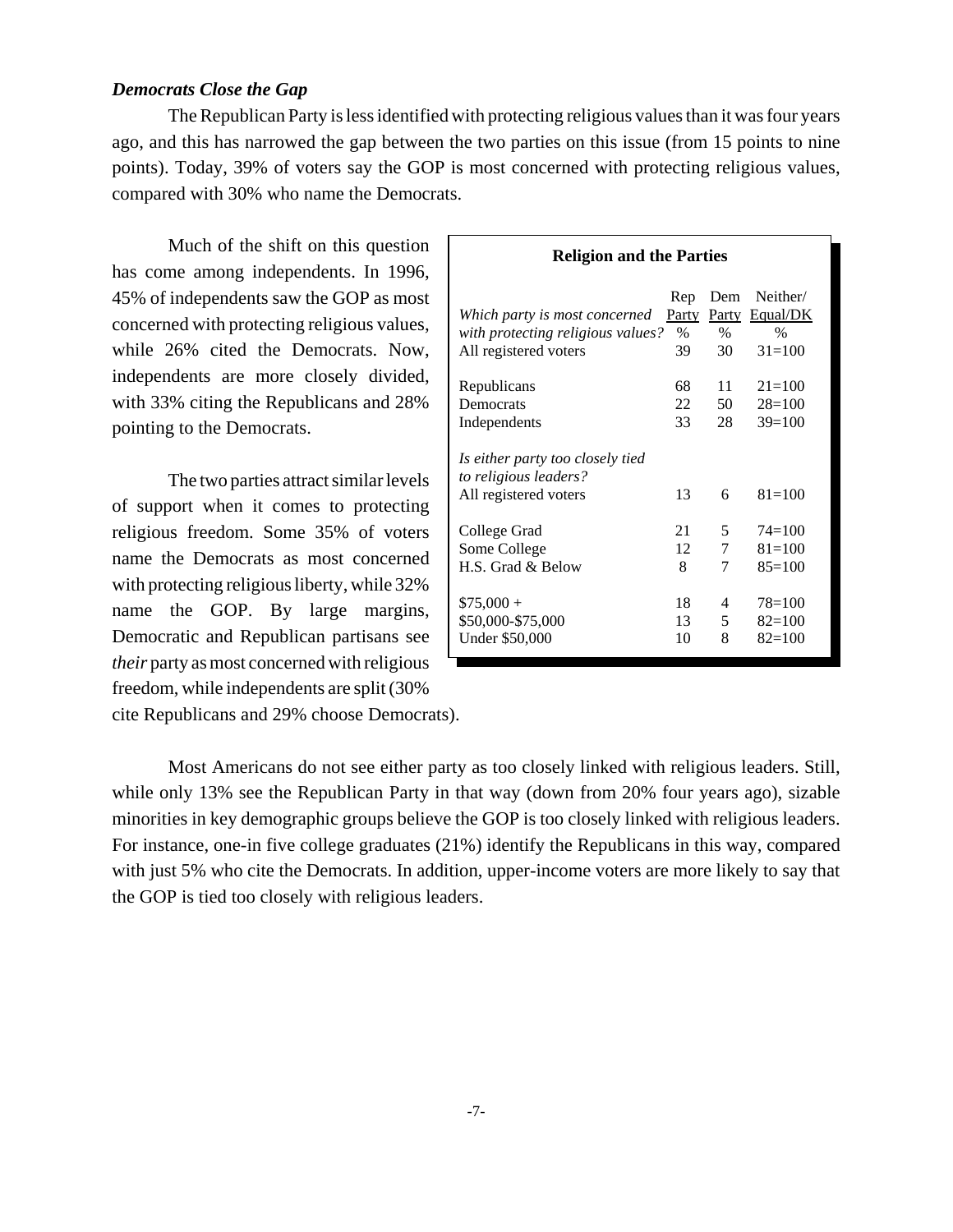## **FAVORABILITY OF RELIGIOUS GROUPS**

(Based on Registered Voters)

|                                                                                                                                 | --- Evangelical Christians --- |                 |            | $--$ Jews --- |                 | --- Catholics --- |      |                 |          |
|---------------------------------------------------------------------------------------------------------------------------------|--------------------------------|-----------------|------------|---------------|-----------------|-------------------|------|-----------------|----------|
|                                                                                                                                 |                                | Favor- Unfavor- | Can't      |               | Favor- Unfavor- | Can't             |      | Favor- Unfavor- | Can't    |
|                                                                                                                                 | able                           | able            | Rate       | able          | able            | Rate              | able | able            | Rate     |
|                                                                                                                                 | $\%$                           | $\%$            | $\%$       | $\%$          | $\%$            | $\%$              | $\%$ | $\%$            | $\%$     |
| <b>Total</b>                                                                                                                    | 63                             | 16              | $21 = 100$ | 77            | 8               | $15=100$          | 78   | 9               | $13=100$ |
| <b>Sex</b>                                                                                                                      |                                |                 |            |               |                 |                   |      |                 |          |
| Male                                                                                                                            | 64                             | 20              | 16         | 76            | $\overline{9}$  | 15                | 80   | 9               | 11       |
| Female                                                                                                                          | 62                             | 14              | 24         | 77            | 6               | 17                | 76   | 10              | 14       |
| Race                                                                                                                            |                                |                 |            |               |                 |                   |      |                 |          |
| White                                                                                                                           | 63                             | 18              | 19         | 81            | $\tau$          | 12                | 79   | 10              | 11       |
| Non-white                                                                                                                       | 60                             | 12              | 28         | 56            | 13              | 31                | 71   | 10              | 19       |
| <b>Black</b>                                                                                                                    | 68                             | $\overline{9}$  | 23         | 58            | 10              | 32                | 71   | $\mathbf{9}$    | 20       |
| Hispanict                                                                                                                       | 64                             | 14              | 22         | 70            | 15              | 15                | 81   | 12              | $\tau$   |
| Race and Sex                                                                                                                    |                                |                 |            |               |                 |                   |      |                 |          |
| White Men                                                                                                                       | 64                             | 20              | 16         | 79            | 9               | 12                | 79   | 10              | 11       |
| White Women                                                                                                                     | 63                             | 15              | 22         | 82            | 5               | 13                | 79   | 10              | 11       |
| Age                                                                                                                             |                                |                 |            |               |                 |                   |      |                 |          |
| Under 30                                                                                                                        | 59                             | 18              | 23         | 72            | 13              | 15                | 74   | 13              | 13       |
| 30-49                                                                                                                           | 61                             | 20              | 19         | 76            | 9               | 15                | 79   | 10              | 11       |
| 50-64                                                                                                                           | 63                             | 16              | 21         | 77            | $\sqrt{6}$      | 17                | 76   | 11              | 13       |
| $65+$                                                                                                                           | 68                             | 10              | 22         | 82            | $\overline{4}$  | 14                | 79   | 5               | 16       |
| <b>Sex and Age</b>                                                                                                              |                                |                 |            |               |                 |                   |      |                 |          |
| Men 18-29                                                                                                                       | 61                             | 23              | 16         | 74            | 13              | 13                | 76   | 14              | 10       |
| <b>Women 18-29</b>                                                                                                              | 57                             | 14              | 29         | 69            | 13              | 18                | 72   | 13              | 15       |
| Men 30-49                                                                                                                       | 62                             | 21              | 17         | 71            | 11              | 18                | 80   | 9               | 11       |
| <b>Women 30-49</b>                                                                                                              | 61                             | 19              | 20         | 81            | 6               | 13                | 78   | 11              | 11       |
| Men $50+$                                                                                                                       | 67                             | 18              | 15         | 83            | $\sqrt{6}$      | 11                | 81   | $\,8\,$         | 11       |
| Women 50+                                                                                                                       | 65                             | 9               | 26         | 77            | $\overline{4}$  | 19                | 75   | 9               | 16       |
| <b>Education</b>                                                                                                                |                                |                 |            |               |                 |                   |      |                 |          |
| College Grad.                                                                                                                   | 58                             | 26              | 16         | 84            | $\mathfrak s$   | 11                | 81   | 8               | 11       |
| Some College                                                                                                                    | 61                             | 17              | 22         | 78            | 3               | 19                | 77   | 9               | 14       |
| High School Grad.                                                                                                               | 65                             | 12              | 23         | 73            | 10              | 17                | 78   | 10              | 12       |
| <h.s. grad.<="" td=""><td>67</td><td>8</td><td>25</td><td>68</td><td>15</td><td>17</td><td>71</td><td>14</td><td>15</td></h.s.> | 67                             | 8               | 25         | 68            | 15              | 17                | 71   | 14              | 15       |

^ The designation Hispanic is unrelated to the white-black categorization.

Question: Now I'd like your opinion of some religious groups. (First,) would you say your overall opinion of... (Evangelical Christians/Jews/Catholics) is very favorable, mostly favorable, mostly UNfavorable, or very unfavorable?

**Continued ...**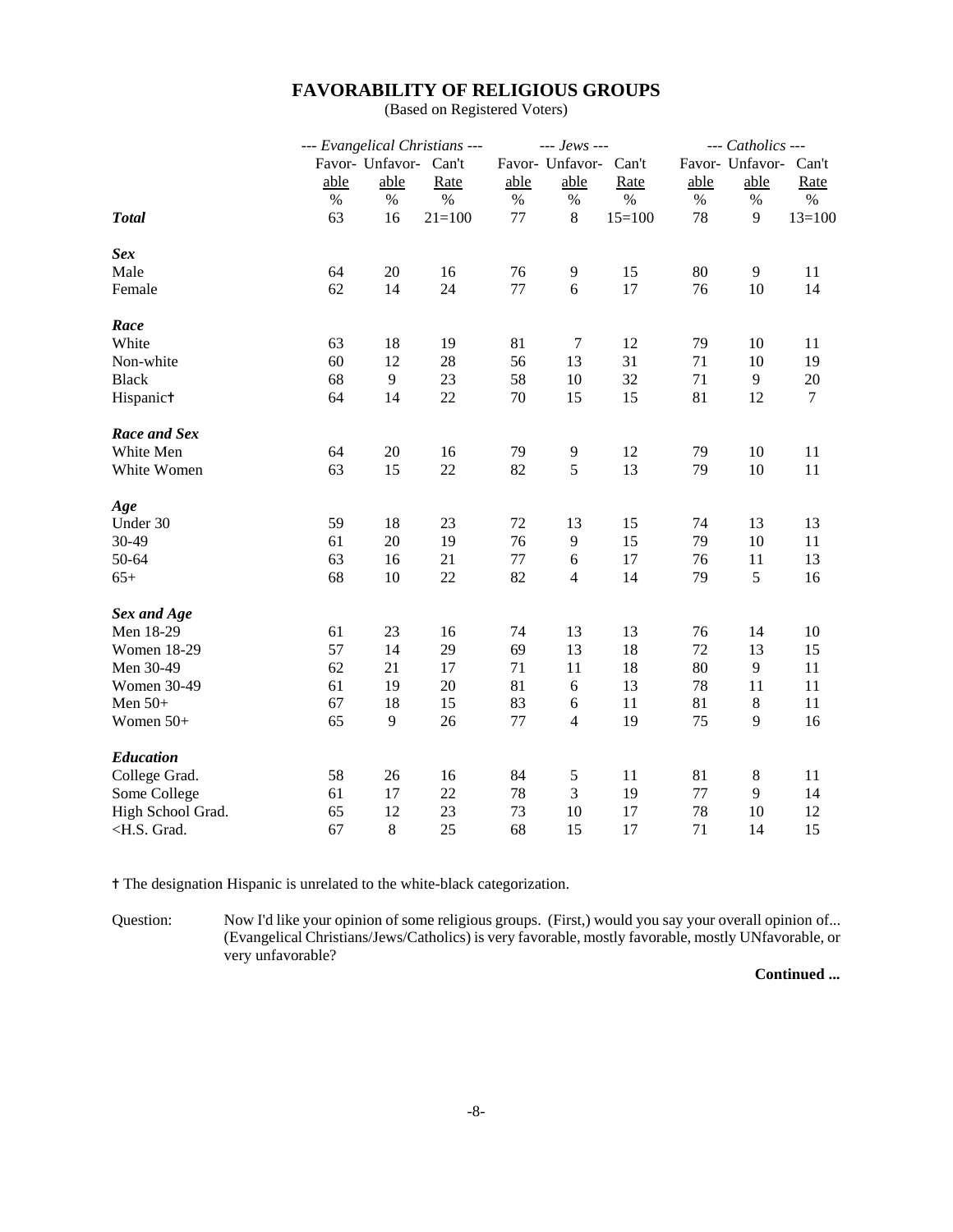|                               |      |                       | --- Evangelical Christians --- |         | --- Jews ---     |          |                 | --- Catholics --- |          |  |
|-------------------------------|------|-----------------------|--------------------------------|---------|------------------|----------|-----------------|-------------------|----------|--|
|                               |      | Favor- Unfavor- Can't |                                |         | Favor- Unfavor-  | Can't    | Favor- Unfavor- |                   | Can't    |  |
|                               | able | able                  | Rate                           | able    | able             | Rate     | able            | able              | Rate     |  |
|                               | $\%$ | %                     | $\%$                           | %       | $\%$             | $\%$     | %               | %                 | $\%$     |  |
| <b>Total</b>                  | 63   | 16                    | $21 = 100$                     | 77      | 8                | $15=100$ | 78              | 9                 | $13=100$ |  |
| <b>Family Income</b>          |      |                       |                                |         |                  |          |                 |                   |          |  |
| $$75,000+$                    | 62   | 21                    | 17                             | 83      | 5                | 12       | 82              | 7                 | 11       |  |
| \$50,000-\$74,999             | 63   | $20\,$                | 17                             | 82      | 6                | 12       | 79              | 10                | 11       |  |
| \$30,000-\$49,999             | 62   | 18                    | $20\,$                         | 73      | 9                | 18       | 76              | 12                | 12       |  |
| \$20,000-\$29,999             | 66   | 16                    | 18                             | 80      | 6                | 14       | 77              | 11                | 12       |  |
| $<$ \$20,000                  | 67   | 12                    | 21                             | 82      | 10               | 8        | 81              | 10                | 9        |  |
| <b>Region</b>                 |      |                       |                                |         |                  |          |                 |                   |          |  |
| East                          | 59   | 19                    | $22\,$                         | 79      | $\tau$           | 14       | 76              | 12                | 12       |  |
| Midwest                       | 63   | 15                    | 22                             | 78      | $\tau$           | 15       | 81              | 5                 | 14       |  |
| South                         | 63   | 16                    | 21                             | 74      | 8                | 18       | 76              | 10                | 14       |  |
| West                          | 64   | 18                    | 18                             | 77      | 9                | 14       | 78              | 13                | 9        |  |
| <b>Religious Affiliation</b>  |      |                       |                                |         |                  |          |                 |                   |          |  |
| <b>Total White Protestant</b> | 71   | 12                    | 17                             | 82      | 7                | 11       | 81              | 8                 | 11       |  |
| White Protestant Evangelical  | 81   | 5                     | 14                             | 80      | 9                | 11       | 78              | 10                | 12       |  |
| White Prot. Non-Evangelical   | 62   | 18                    | 20                             | 84      | $\overline{4}$   | 12       | 83              | 6                 | 11       |  |
| White Catholic                | 56   | $20\,$                | 24                             | 79      | 6                | 15       | 86              | $\overline{4}$    | 10       |  |
| Secular                       | 40   | 44                    | 16                             | 73      | 15               | 12       | 55              | 35                | 10       |  |
| <b>Community Size</b>         |      |                       |                                |         |                  |          |                 |                   |          |  |
| Large City                    | 63   | 21                    | 16                             | 72      | 9                | 19       | 79              | 9                 | 12       |  |
| Suburb                        | 60   | 16                    | 24                             | 80      | $\mathfrak s$    | 15       | 79              | 9                 | 12       |  |
| Small City/Town               | 61   | 15                    | 24                             | $77 \,$ | $\,8\,$          | 15       | 77              | 10                | 13       |  |
| Rural Area                    | 69   | 16                    | 15                             | 78      | 8                | 14       | 77              | 11                | 12       |  |
| <b>Party ID</b>               |      |                       |                                |         |                  |          |                 |                   |          |  |
| Republican                    | 73   | 11                    | 16                             | 80      | $\tau$           | 13       | 77              | 13                | 10       |  |
| Democrat                      | 59   | 19                    | 22                             | 74      | $\boldsymbol{8}$ | 18       | 80              | 7                 | 13       |  |
| Independent                   | 57   | 21                    | 22                             | 78      | $\tau$           | 15       | 77              | 10                | 13       |  |
| <b>Marital Status</b>         |      |                       |                                |         |                  |          |                 |                   |          |  |
| Married                       | 63   | 18                    | 19                             | 81      | 6                | 13       | 79              | 9                 | 12       |  |
| Unmarried                     | 62   | 15                    | 23                             | 71      | 10               | 19       | 75              | 11                | 14       |  |
| <b>Parental Status</b>        |      |                       |                                |         |                  |          |                 |                   |          |  |
| Parent                        | 64   | 16                    | $20\,$                         | 74      | $\overline{9}$   | 17       | 75              | 12                | 13       |  |
| Non-parent                    | 61   | 17                    | $22\,$                         | 78      | $\boldsymbol{7}$ | 15       | 79              | 9                 | 12       |  |
| <b>Labor Union</b>            |      |                       |                                |         |                  |          |                 |                   |          |  |
| <b>Union Household</b>        | 66   | 15                    | 19                             | 77      | $\overline{7}$   | 16       | 80              | $\tau$            | 13       |  |
| Non-Union Household           | 62   | 17                    | 21                             | 76      | $\,8\,$          | 16       | 77              | 11                | 12       |  |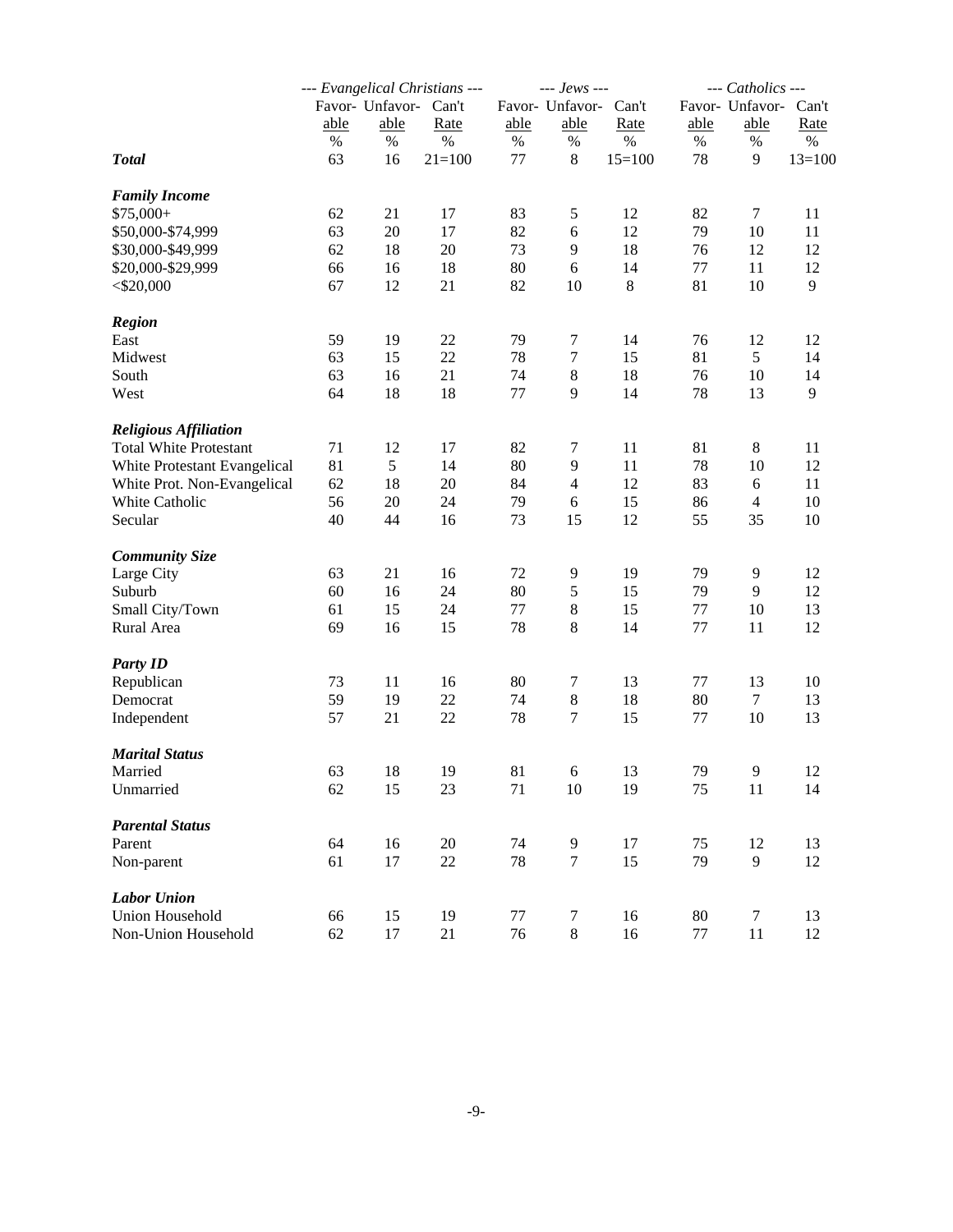## **FAVORABILITY OF RELIGIOUS GROUPS**

(Based on Registered Voters)

|                    | --- Muslim Americans --- |                 | --- Atheists --- |                       |      |          |       |
|--------------------|--------------------------|-----------------|------------------|-----------------------|------|----------|-------|
|                    |                          | Favor- Unfavor- | Can't            | Favor- Unfavor- Can't |      |          |       |
|                    | able                     | able            | Rate             | able                  | able | Rate     | (N)   |
|                    | $\%$                     | $\%$            | $\%$             | $\%$                  | %    | $\%$     |       |
| <b>Total</b>       | 50                       | 21              | $29=100$         | 32                    | 52   | $16=100$ | (974) |
| <b>Sex</b>         |                          |                 |                  |                       |      |          |       |
| Male               | 54                       | 23              | 23               | 36                    | 50   | 14       | (419) |
| Female             | 47                       | 19              | 34               | 28                    | 53   | 19       | (555) |
| Race               |                          |                 |                  |                       |      |          |       |
| White              | 50                       | 21              | 29               | 33                    | 51   | 16       | (797) |
| Non-white          | 50                       | 23              | 27               | 21                    | 59   | 20       | (164) |
| <b>Black</b>       | 51                       | 21              | 28               | 18                    | 68   | 14       | (100) |
| Hispanict          | 55                       | 28              | 17               | 32                    | 50   | 18       | (65)  |
| Race and Sex       |                          |                 |                  |                       |      |          |       |
| White Men          | 52                       | 24              | 24               | 37                    | 49   | 14       | (341) |
| White Women        | 48                       | 19              | 33               | 31                    | 52   | 17       | (456) |
| Age                |                          |                 |                  |                       |      |          |       |
| Under 30           | 58                       | 22              | 20               | 35                    | 51   | 14       | (149) |
| 30-49              | 56                       | 20              | 24               | 33                    | 51   | 16       | (413) |
| 50-64              | 48                       | 24              | 28               | 30                    | 51   | 19       | (224) |
| $65+$              | 34                       | 21              | 45               | 27                    | 57   | 16       | (177) |
| <b>Sex and Age</b> |                          |                 |                  |                       |      |          |       |
| Men 18-29          | 65                       | 21              | 14               | 49                    | 41   | 10       | (75)  |
| <b>Women 18-29</b> | 52                       | 23              | 25               | 24                    | 59   | 17       | (74)  |
| Men 30-49          | 57                       | 19              | 24               | 32                    | 52   | 16       | (177) |
| Women 30-49        | 55                       | 20              | 25               | 34                    | 50   | 16       | (236) |
| Men $50+$          | 46                       | 29              | 25               | 34                    | 52   | 14       | (163) |
| Women 50+          | 38                       | 18              | 44               | 24                    | 55   | 21       | (238) |
| Education          |                          |                 |                  |                       |      |          |       |
| College Grad.      | 61                       | 18              | 21               | 41                    | 42   | 17       | (357) |
| Some College       | 49                       | 21              | 30               | 28                    | 53   | 19       | (255) |
| H.S. Grad & Below  | 44                       | 23              | 33               | 27                    | 57   | 16       | (359) |

^ The designation Hispanic is unrelated to the white-black categorization. Note small sample size.

Question: Now I'd like your opinion of some religious groups. (First,) would you say your overall opinion of... (Muslim Americans/Atheists, that is, people who don't believe in God) is very favorable, mostly favorable, mostly UNfavorable, or very unfavorable?

**Continued ...**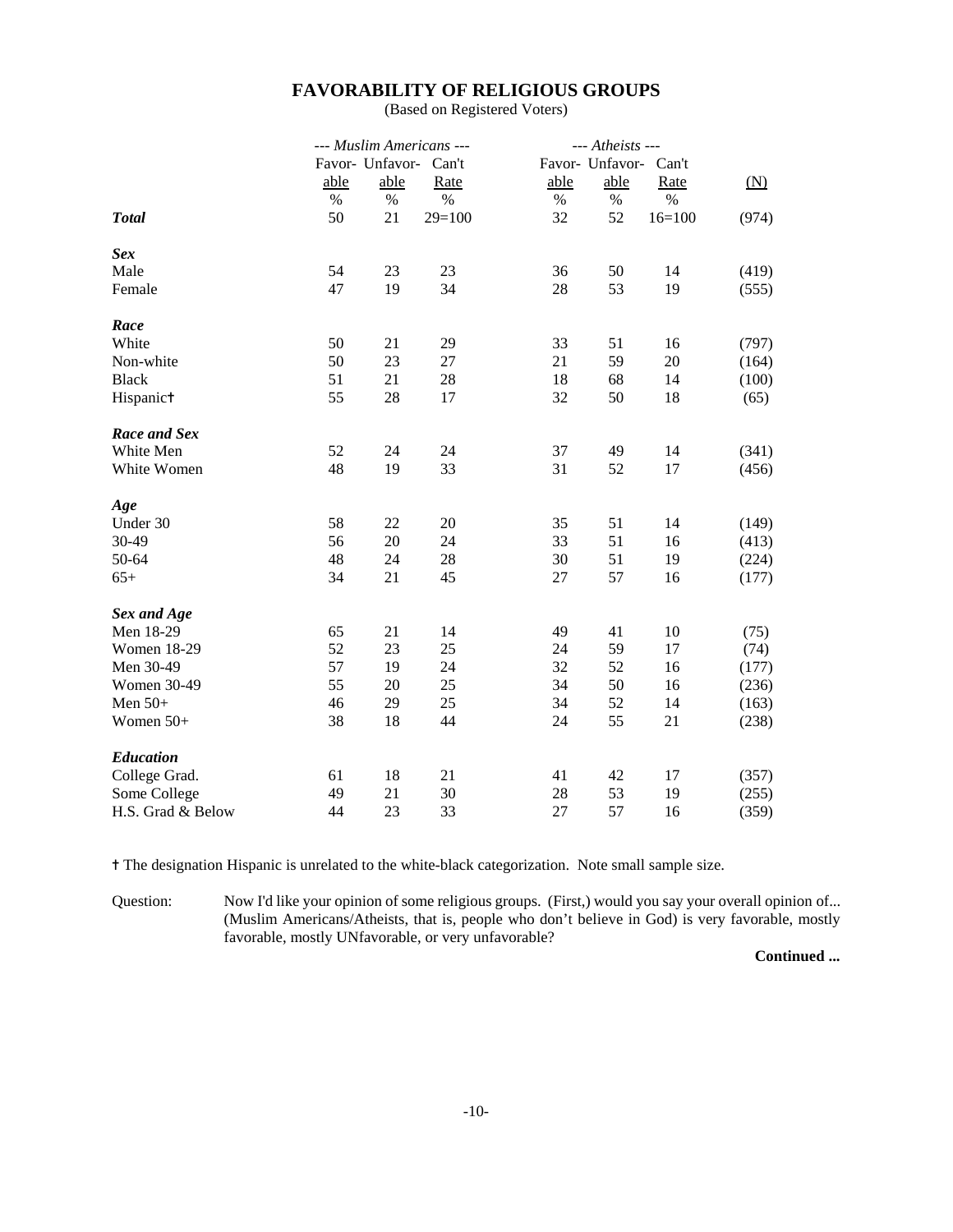|                               |      |                       | --- Muslim Americans --- | --- Atheists --- |                 |          |                   |
|-------------------------------|------|-----------------------|--------------------------|------------------|-----------------|----------|-------------------|
|                               |      | Favor- Unfavor- Can't |                          |                  | Favor- Unfavor- | Can't    |                   |
|                               | able | able                  | Rate                     | able             | able            | Rate     | $(\underline{N})$ |
|                               | %    | $\%$                  | $\%$                     | %                | $\%$            | $\%$     |                   |
| <b>Total</b>                  | 50   | 21                    | $29=100$                 | 32               | 52              | $16=100$ | (974)             |
| <b>Family Income</b>          |      |                       |                          |                  |                 |          |                   |
| $$75,000+$                    | 65   | 15                    | 20                       | 40               | 44              | 16       | (185)             |
| \$50,000-\$74,999             | 53   | 25                    | 22                       | 33               | 53              | 14       | (166)             |
| \$30,000-\$49,999             | 47   | 21                    | 32                       | 28               | 53              | 19       | (237)             |
| \$20,000-\$29,999             | 54   | 19                    | 27                       | 35               | 49              | 16       | (96)              |
| $<$ \$20,000                  | 47   | 24                    | 29                       | 27               | 63              | 10       | (101)             |
| <b>Region</b>                 |      |                       |                          |                  |                 |          |                   |
| East                          | 53   | 20                    | 27                       | 39               | 46              | 15       | (172)             |
| Midwest                       | 50   | 21                    | 29                       | 30               | 52              | 18       | (248)             |
| South                         | 44   | 26                    | 30                       | 25               | 58              | 17       | (373)             |
| West                          | 56   | 16                    | 28                       | 38               | 46              | 16       | (181)             |
| <b>Religious Affiliation</b>  |      |                       |                          |                  |                 |          |                   |
| <b>Total White Protestant</b> | 47   | 24                    | 29                       | 28               | 57              | 15       | (473)             |
| White Protestant Evangelical  | 41   | 31                    | 28                       | 21               | 67              | 12       | (213)             |
| White Prot. Non-Evangelical   | 52   | 18                    | 30                       | 34               | 48              | 18       | (260)             |
| White Catholic                | 55   | 17                    | 28                       | 38               | 43              | 19       | (168)             |
| Secular*                      | 52   | 29                    | 19                       | 61               | 30              | 9        | (60)              |
| <b>Community Size</b>         |      |                       |                          |                  |                 |          |                   |
| Large City                    | 54   | 20                    | 26                       | 32               | 51              | 17       | (200)             |
| Suburb                        | 50   | 19                    | 31                       | 33               | 50              | 17       | (243)             |
| Small City/Town               | 49   | 20                    | 31                       | 32               | 50              | 18       | (367)             |
| Rural Area                    | 47   | 27                    | 26                       | 28               | 59              | 13       | (157)             |
| <b>Party ID</b>               |      |                       |                          |                  |                 |          |                   |
| Republican                    | 50   | 25                    | 25                       | 27               | 59              | 14       | (304)             |
| Democrat                      | 50   | 20                    | 30                       | 29               | 52              | 19       | (347)             |
| Independent                   | 53   | 18                    | 29                       | 41               | 43              | 16       | (274)             |
| <b>Marital Status</b>         |      |                       |                          |                  |                 |          |                   |
| Married                       | 50   | 22                    | 28                       | 28               | 56              | 16       | (543)             |
| Unmarried                     | 50   | 20                    | 30                       | 36               | 46              | 18       | (428)             |
| <b>Parental Status</b>        |      |                       |                          |                  |                 |          |                   |
| Parent                        | 51   | 25                    | 24                       | 29               | 55              | 16       | (332)             |
| Non-parent                    | 49   | 20                    | 31                       | 33               | 50              | 17       | (641)             |
| <b>Labor Union</b>            |      |                       |                          |                  |                 |          |                   |
| Union Household               | 54   | 22                    | 24                       | 32               | 55              | 13       | (164)             |
| Non-Union Household           | 49   | 21                    | 30                       | 31               | 51              | 18       | (803)             |

\* Note small sample size.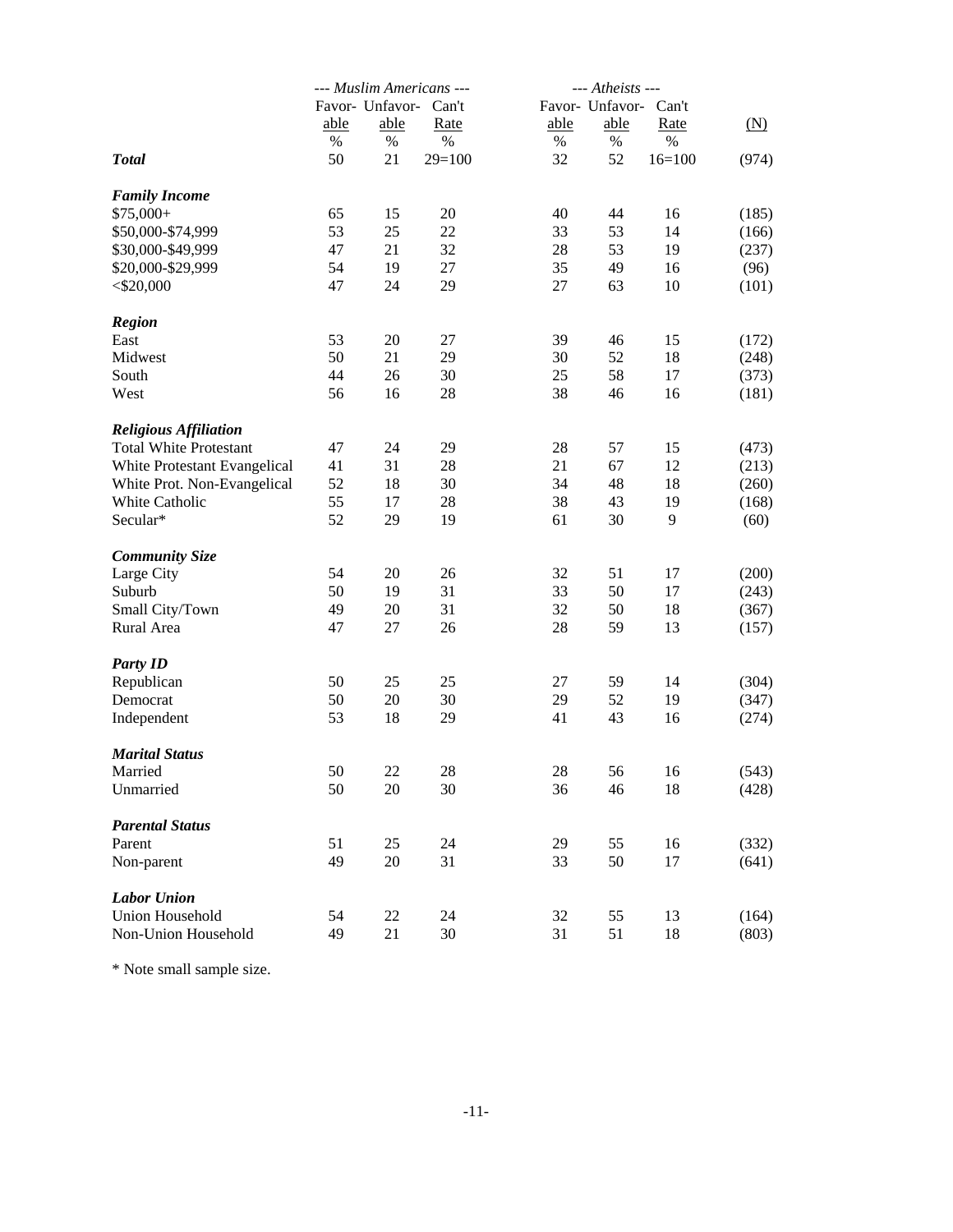## **ABOUT THE SURVEY**

Results for the Campaign 2000 Typology Survey are based on telephone interviews conducted under the direction of Princeton Survey Research Associates among a nationwide sample of 2,799 adults (1,999 registered voters), 18 years of age or older, during the period August 24 – September 10, 2000. For results based on the total sample, one can say with 95% confidence that the error attributable to sampling and other random effects is plus or minus 2 percentage points. For results based on registered voters, the sampling error is plus or minus 2.5 percentage points. For results based on likely voters  $(N=1495)$ , the sampling error is plus or minus 3 percentage points. For results based on either Form 1 ( $N=1025$ ) or Form 2 ( $N=974$ ) registered voters, the sampling error is plus or minus 3.5 percentage points.

In addition to sampling error, one should bear in mind that question wording and practical difficulties in conducting surveys can introduce error or bias into the findings of opinion polls.

## **ABOUT THE TYPOLOGY**

The 10-group political typology was developed by the Pew Research Center to classify people on the basis of their political value orientations, partisanship, and political activism. The typology groups presented in this report are a replication of the first typology created for this electoral season, in the fall of 1999. That typology was developed through a two-step statistical procedure involving factor analysis and cluster analysis. This procedure is described in more detail in the November 1999 report.<sup>2</sup>

The current typology is an approximation of the earlier classification, using the same eight value scales to predict in which typology group a respondent belongs. To increase the efficiency of the procedure, some items that were only moderately associated with a value scale were omitted from the analysis. This procedure has been shown to be a close approximation of the full

| <b>Political Typology Groups</b>       |            |               |  |  |  |  |  |
|----------------------------------------|------------|---------------|--|--|--|--|--|
|                                        | Adult      | Registered    |  |  |  |  |  |
|                                        | Population | Voters        |  |  |  |  |  |
| Typology groups                        | $\%$       | $\frac{0}{0}$ |  |  |  |  |  |
| <b>Staunch Conservatives</b>           | 11         | 14            |  |  |  |  |  |
| Moderate Republicans                   | 9          | 11            |  |  |  |  |  |
| Populist Republicans                   | 8          | 9             |  |  |  |  |  |
| New Prosperity Independents            | 6          | 7             |  |  |  |  |  |
| <b>Disaffecteds</b>                    | 11         | 11            |  |  |  |  |  |
| Liberal Democrats                      | 10         | 12            |  |  |  |  |  |
| <b>Socially Conservative Democrats</b> | 9          | 11            |  |  |  |  |  |
| <b>New Democrats</b>                   | 11         | 13            |  |  |  |  |  |
| Partisan Poor                          | 11         | 12            |  |  |  |  |  |
| <b>Bystanders</b>                      | 13         |               |  |  |  |  |  |

cluster analysis procedure, predicting the same typology group for respondents in fully 84% of all cases.

<sup>&</sup>lt;sup>2</sup> "Retropolitics: The Political Typology, Version 3.0," November 1999.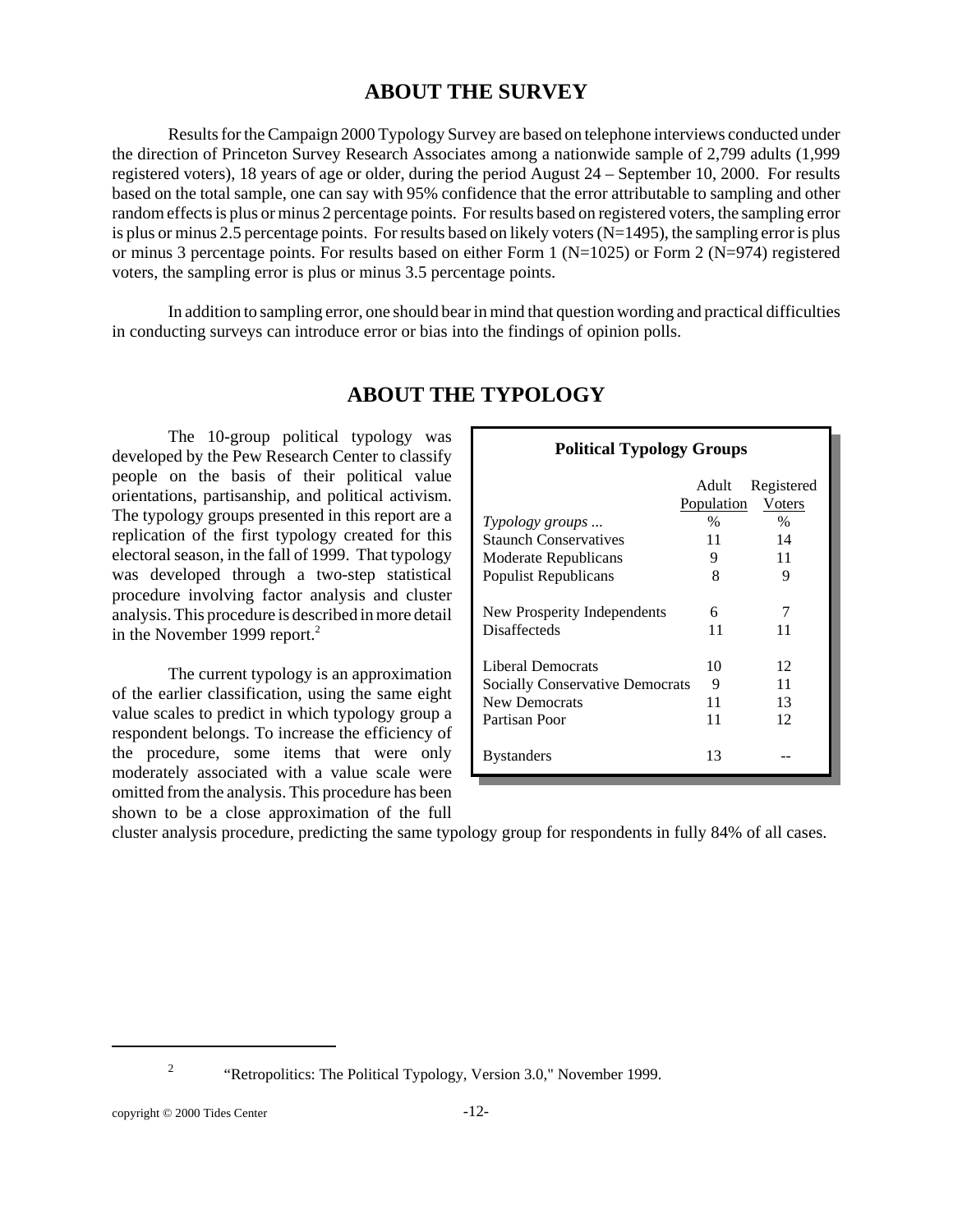#### **PEW RESEARCH CENTER FOR THE PEOPLE & THE PRESS CAMPAIGN 2000 TYPOLOGY SURVEY FINAL TOPLINE August 24 - September 10, 2000 N = 2,799 General Public N = 1,999 Registered Voters**

#### **NOTE: ALL NUMBERS IN SURVEY, INCLUDING TREND FIGURES, ARE BASED ON REGISTERED VOTERS EXCEPT WHERE NOTED**

#### **ASK FORM 2 ONLY: [N=974]**

Q.22F2 Now I'd like your opinion of some religious groups. (First,) would you say your overall opinion of... **(INSERT ITEM; ROTATE. ITEM h SHOULD ALWAYS COME LAST)** is very favorable, mostly favorable, mostly UNfavorable, or very unfavorable? **(INTERVIEWERS: PROBE TO DISTINGUISH BETWEEN "NEVER HEARD OF" AND "CAN'T RATE")**

|      |                                                       | Very   | Mostly | Mostly   | Very           | Never           |            |
|------|-------------------------------------------------------|--------|--------|----------|----------------|-----------------|------------|
|      |                                                       | Favor- | Favor- | Unfavor- | Unfavor-       | Heard           | Can't      |
|      |                                                       | able   | able   | able     | able           | $\overline{Of}$ | Rate       |
| d.F2 | <b>Evangelical Christians</b>                         | 21     | 42     | 13       | 3              | $\overline{3}$  | $18=100$   |
|      | February, 1996                                        | 14     | 27     | 24       | 13             | 10              | $12=100$   |
|      | May, 1990                                             | 13     | 33     | 20       | 17             | 6               | $11 = 100$ |
| e.F2 | Jews                                                  | 27     | 50     | 5        | 3              | ∗               | $15=100$   |
|      | June, 1997                                            | 25     | 59     | 6        | $\overline{2}$ | ∗               | $8=100$    |
| f.F2 | Catholics                                             | 29     | 49     | 6        | 3              | $\ast$          | $13 = 100$ |
| g.F2 | <b>Muslim Americans</b>                               | 11     | 39     | 13       | 8              | 2               | $27 = 100$ |
| h.F2 | Atheists, that is, people who don't<br>believe in God | 8      | 24     | 20       | 32             | ∗               | $16=100$   |

#### On another subject...

**ASK FORM 1 ONLY: [N=1,025]**

- Q.23F1 These days, how much do you think churches, synagogues and mosques contribute to solving important social problems... a great deal, some, not much, nothing at all?
	- 28 A great deal<br>44 Some
	- Some
	- 21 Not much<br>4 Nothing at
	- Nothing at all
	- 3 Don't know/Refused
	- 100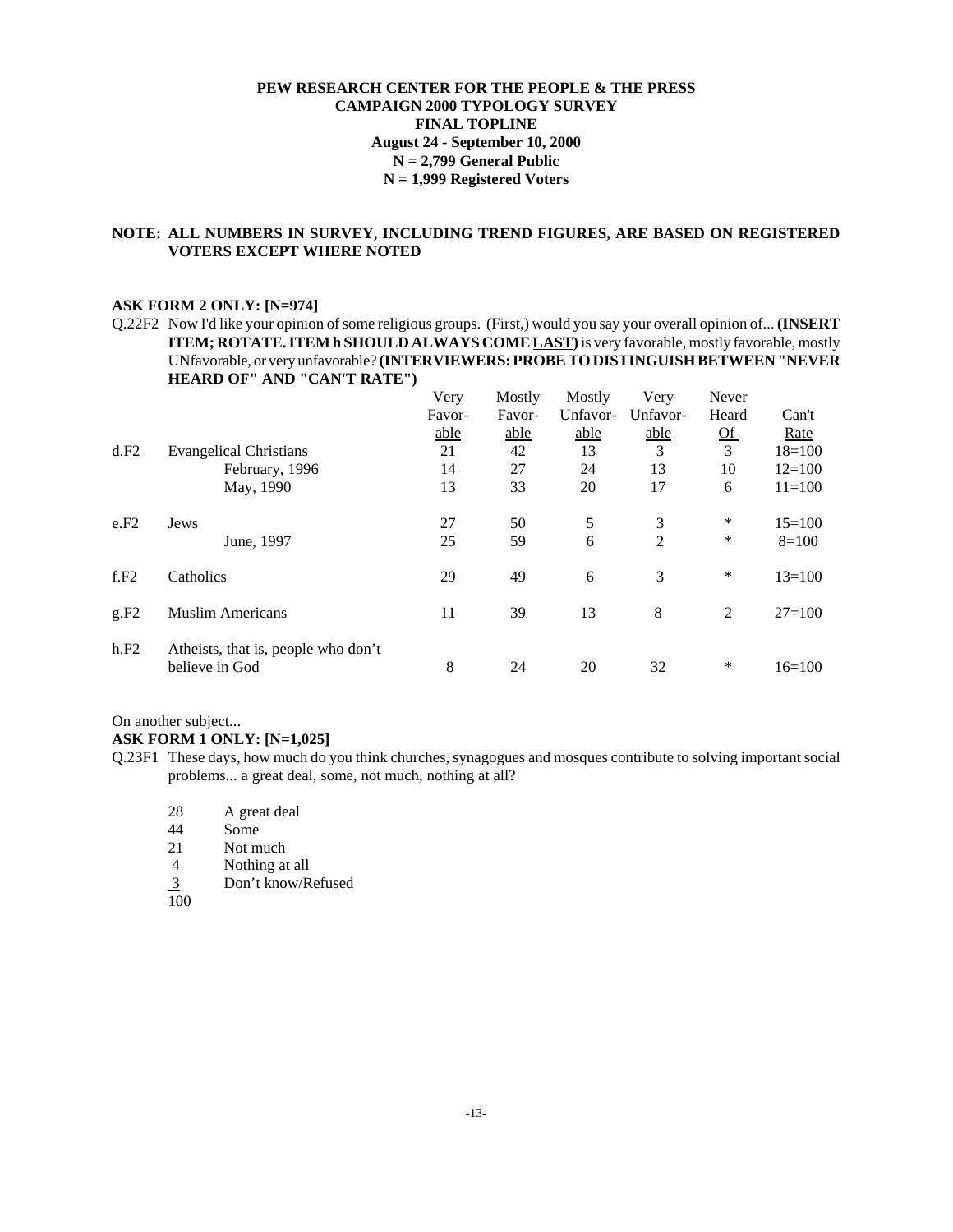#### **ASK FORM 2 ONLY: [N=974]**

Q.24F2 In your opinion, is either the Democratic party or the Republican party TOO CLOSELY tied to religious leaders these days, or not? **IF YES, ASK:** Which party would you say is too closely tied to religious leaders these days?

|                |                                 | June 1996 |
|----------------|---------------------------------|-----------|
| 13             | YES, Republican                 | 20        |
| 6              | YES, Democratic                 |           |
|                | Both equally (VOL.)             | 5         |
| 65             | NO, Neither is too closely tied | 63        |
| $\overline{9}$ | Don't know/Refused              | 9         |
|                |                                 |           |

Now on another subject...

Q.30 I'd like your opinion of some programs and proposals being discussed in this country today. Please tell me if you strongly favor, favor, oppose, or strongly oppose each one. The first one is... **(READ AND ROTATE)**

|      |                                                                                                                                                                          | Strongly |       | Strongly |               |         |
|------|--------------------------------------------------------------------------------------------------------------------------------------------------------------------------|----------|-------|----------|---------------|---------|
|      |                                                                                                                                                                          | Favor    | Favor |          | Oppose Oppose | DK/Ref. |
|      | <b>ASK FORM 1 ONLY: [N=1,025]</b>                                                                                                                                        |          |       |          |               |         |
| b.F1 | Giving government funding to religious organizations<br>so they can provide social services such as job training<br>or drug treatment counseling to people who need them | 21       | 33    | 27       | 17            | $2=100$ |
|      | ASK FORM 2 ONLY: [N=974]                                                                                                                                                 |          |       |          |               |         |
| c.F2 | Allowing religious organizations to apply, along with                                                                                                                    |          |       |          |               |         |
|      | other organizations, for government funding to provide<br>social services such as job training or drug treatment                                                         |          |       |          |               |         |
|      | counseling to people who need them                                                                                                                                       | 32       | 35    | 17       | 12            | $4=100$ |

On a different subject...

Q.35 In your opinion, should the churches keep out of political matters — or should they express their views on dayto-day social and political questions? *--- General Public ---*

|     |                      |           | --- General Public --- |                        |  |
|-----|----------------------|-----------|------------------------|------------------------|--|
|     |                      | June 1996 |                        | June 1996 Gallup: 1968 |  |
| -45 | Should keep out      | 44        | 43                     | 53                     |  |
| -51 | Should express views | 53        | 54                     | 40                     |  |
|     | No opinion           |           |                        |                        |  |
| 100 |                      | 100       | 100                    | 100                    |  |

Q.36 Do you think it is ever right for clergymen to discuss political candidates or issues from the pulpit?

|     |                    |           | --- General Public --- |                        |  |
|-----|--------------------|-----------|------------------------|------------------------|--|
|     |                    | June 1996 |                        | June 1996 Gallup: 1965 |  |
| 32  | Yes                | 29        | 29                     |                        |  |
| 64  | Nο                 | 67        | 66                     | 68                     |  |
| -4  | Don't know/Refused | 4         |                        |                        |  |
| 100 |                    | 100       | 100                    | 100                    |  |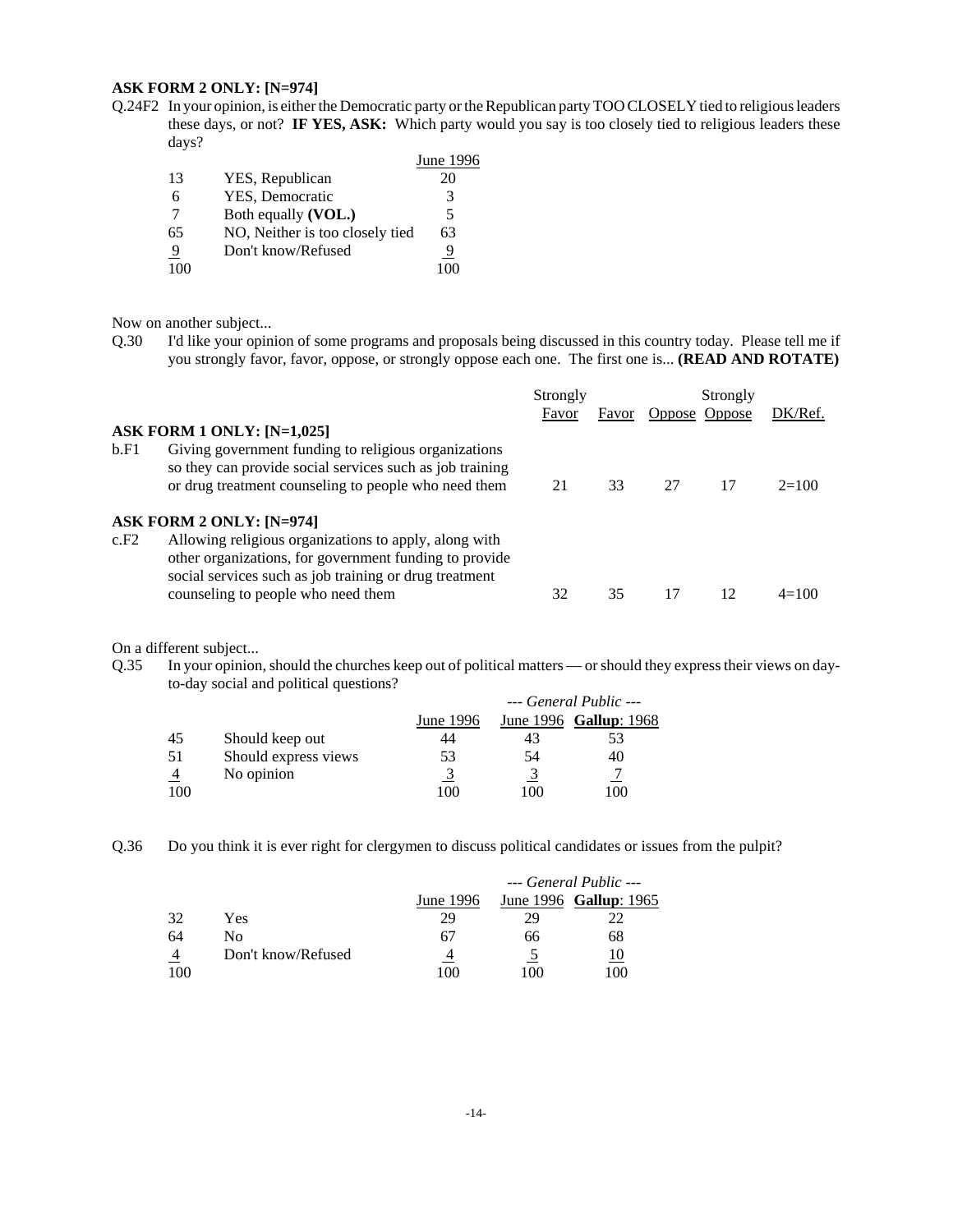Q.37 Aside from weddings and funerals how often do you attend religious services... more than once a week, once a week, once or twice a month, a few times a year, seldom, or never?

|    |                       | June 1997 | <b>June 1996</b> |
|----|-----------------------|-----------|------------------|
| 17 | More than once a week | 13        | 15               |
| 28 | Once a week           | 29        | 28               |
| 16 | Once or twice a month | 17        | 17               |
| 17 | A few times a year    | 19        | 20               |
| 13 | Seldom                | 13        | 12               |
|    | Never                 |           |                  |
|    | Don't know/Refused    | ∗         |                  |
|    |                       |           | 100              |

#### **IF RESPONDENT ATTENDS CHURCH AT LEAST A FEW TIMES A YEAR (Q.37=1-4), ASK: [N=1,584]**

- Q.38 Aside from attending religious services, how involved are you in church activities, would you say you're very involved, somewhat involved, not too involved, or not at all involved
	- 25 Very involved<br>34 Somewhat invo
	- Somewhat involved
	- 25 Not too involved
	- 16 Not at all involved
	- \* Don't know/Refused
	- 100

#### **ASK FORM 1 ONLY: [N=1,025]**

Q.39F1 Thinking about the two major political parties in this country, which one would you say is most concerned with protecting religious values... the Republicans or the Democrats? **(ROTATE REPUBLICANS AND DEMOCRATS)**

|           |                     | June 1996 |
|-----------|---------------------|-----------|
| 39        | The Republicans     | 47        |
| 30        | The Democrats       | 32        |
| 6         | Neither (VOL.)      | 8         |
|           | Both equally (VOL.) | 3         |
| <u>18</u> | Don't know/Refused  | 10        |
| 100       |                     |           |

#### **ASK FORM 2 ONLY: [N=974]**

- Q.40F2 Thinking about the two major political parties in this country, which one would you say is most concerned with protecting religious freedom... the Republicans or the Democrats? **(ROTATE REPUBLICANS AND DEMOCRATS)**
	- 32 The Republicans
	- 35 The Democrats<br>5 Neither (VOL.)
	- Neither **(VOL.)**
	- 6 Both equally **(VOL.)**
	- 22 Don't know/Refused
	- 100